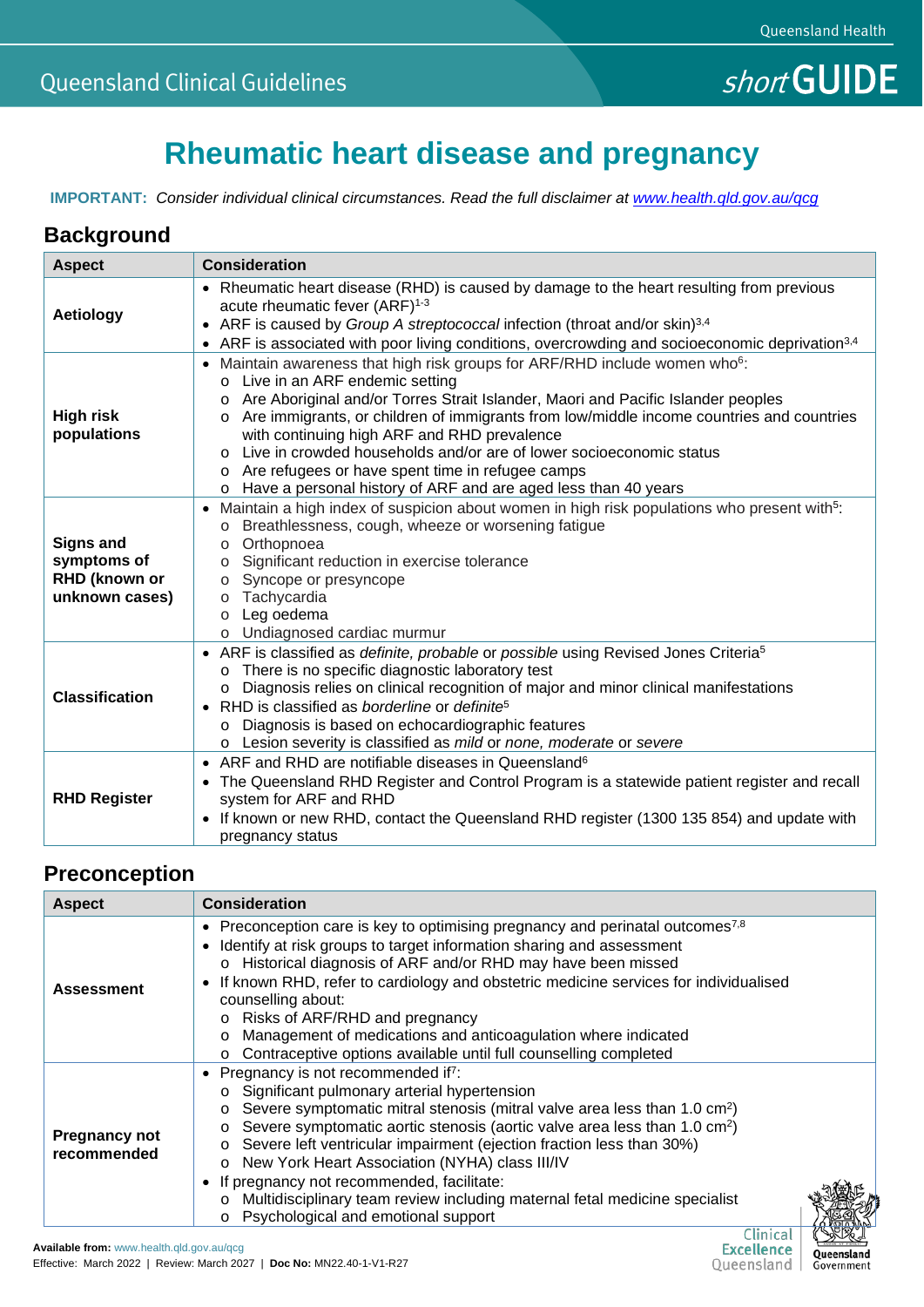#### **Clinical standards**

| <b>Aspect</b>                  | <b>Consideration</b>                                                                                                                                                                                                                                                                                                                                                                                                                                                                                                                                                                                                                                                                                                                                                                                                                                                                                                               |  |  |  |  |  |  |
|--------------------------------|------------------------------------------------------------------------------------------------------------------------------------------------------------------------------------------------------------------------------------------------------------------------------------------------------------------------------------------------------------------------------------------------------------------------------------------------------------------------------------------------------------------------------------------------------------------------------------------------------------------------------------------------------------------------------------------------------------------------------------------------------------------------------------------------------------------------------------------------------------------------------------------------------------------------------------|--|--|--|--|--|--|
| Care pathways                  | • Establish and promote local antenatal pathways for accessing:<br>Echocardiography<br>$\circ$<br>Face to face and virtual/telehealth specialist care (including cardiology, maternal fetal<br>$\circ$<br>medicine and obstetric medicine)<br>• Structure care so it is woman centred, culturally safe, multidisciplinary, coordinated and<br>community based wherever possible<br>Promote continuity of care models and nurse navigator services where available<br>$\bullet$<br>Coordinate multiple appointments where possible to reduce travel burden and time away from<br>community and family                                                                                                                                                                                                                                                                                                                               |  |  |  |  |  |  |
| Model of care                  | Individualise care and consider <sup>5</sup> :<br>Severity of RHD<br>$\circ$<br>Co-morbidities<br>$\Omega$<br>Preference for birthing location<br>O<br>Engagement with health services and adherence with recommended treatments<br>O<br>Access to services<br>$\circ$<br>Social, cultural and financial risk factors<br>$\circ$                                                                                                                                                                                                                                                                                                                                                                                                                                                                                                                                                                                                   |  |  |  |  |  |  |
| <b>Culturally safe</b><br>care | Promote local community based care that incorporates and respects cultural values (e.g.<br>$\bullet$<br>Birthing on Country or Birthing in Our Community) <sup>5</sup><br>If woman identifies as Aboriginal and/or Torres Strait Islander, offer support from advanced<br>$\bullet$<br>health care workers and multicultural nurse navigators at entry point to service where<br>available<br>Refer to:<br>$\bullet$<br>Queensland Health: Aboriginal and Torres Strait Islander Patient care guideline <sup>9</sup><br>$\circ$<br>Queensland Health: Making tracks towards closing the gap in health outcomes for<br>O<br>Indigenous Queenslanders by 2033: Policy and accountability framework <sup>10</sup><br>Queensland Clinical Guidelines: Standard care <sup>11</sup><br>Queensland Health: Making tracks together: Queensland's Aboriginal and Torres Strait<br>$\circ$<br>Islander health equity framework <sup>12</sup> |  |  |  |  |  |  |

o Migrant and Refugee Women's Health Partnership: *Culturally responsive clinical practice: Working with people from migrant and refugee backgrounds13*

## **Risk assessment and stratification**

| <b>Aspect</b>                                 | <b>Consideration</b>                                                                                                                                                                                                                                                                                                                                                                                                                                                                                                                                                                                                                                                                                                                                                                                                                            |  |  |  |  |  |
|-----------------------------------------------|-------------------------------------------------------------------------------------------------------------------------------------------------------------------------------------------------------------------------------------------------------------------------------------------------------------------------------------------------------------------------------------------------------------------------------------------------------------------------------------------------------------------------------------------------------------------------------------------------------------------------------------------------------------------------------------------------------------------------------------------------------------------------------------------------------------------------------------------------|--|--|--|--|--|
| <b>Context</b>                                | • RHD in pregnancy is associated with higher rates of perinatal morbidity and mortality <sup>14</sup><br>Early diagnosis and/or management offers best opportunity for optimal outcomes <sup>14</sup>                                                                                                                                                                                                                                                                                                                                                                                                                                                                                                                                                                                                                                           |  |  |  |  |  |
| <b>Significant</b><br>cardiac risk<br>factors | • Prior cardiovascular event or symptoms before pregnancy (e.g. congestive cardiac failure,<br>systemic embolism)<br>Dyspnoea with minimal exertion or at rest (NYHA class III/IV)<br>o Requires immediate evaluation by cardiology/physician and/or intensive care team<br>Atrial arrhythmias<br>Left ventricular dysfunction<br>• Severe mitral regurgitation (MR) or aortic regurgitation (AR)<br>Moderate or severe pulmonary hypertension <sup>8</sup><br>Multiple or stenotic valvular lesions<br>Mechanical prosthetic heart valve                                                                                                                                                                                                                                                                                                       |  |  |  |  |  |
| <b>Risk stratification</b>                    | Refer to Table: Risk categories and care pathways<br>If late booking, or limited or no antenatal care, expedite cardiac review to enable risk<br>assessment and stratification <sup>15</sup><br>Maternal risk is based on a combination of history, current symptoms and echocardiography<br>Multiple risk classification schema have been developed and these have been modified<br>$\Omega$<br>and adapted by various bodies and organisations <sup>7,16-18</sup><br>• Assessment of risk level requires expert clinical judgement in a multidisciplinary context<br>Determine level of risk in consultation with multidisciplinary team<br>If continuation of pregnancy not recommended due to severity of RHD, termination of<br>pregnancy may be offered<br>Refer to Queensland Clinical Guideline: Termination of pregnancy <sup>19</sup> |  |  |  |  |  |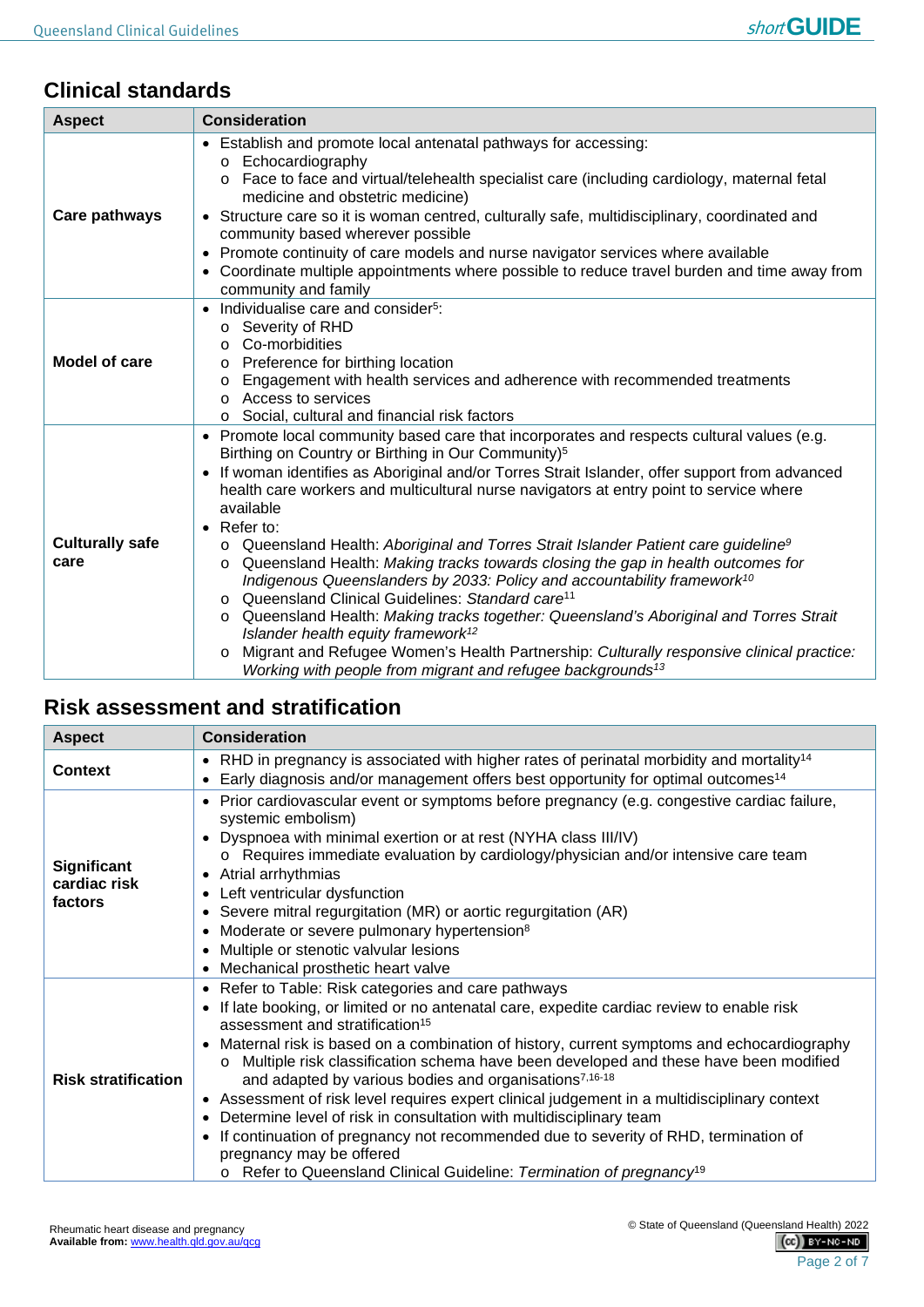# **Antenatal care**

| <b>Aspect</b>                                          | <b>Consideration</b>                                                                                                                                                                                                                                                                                                                                                                                                                                                                                                                                                                                                                                                                                                                                                                                                                                                                                                                                                                                                                                                                                                                                                                               |  |  |  |  |
|--------------------------------------------------------|----------------------------------------------------------------------------------------------------------------------------------------------------------------------------------------------------------------------------------------------------------------------------------------------------------------------------------------------------------------------------------------------------------------------------------------------------------------------------------------------------------------------------------------------------------------------------------------------------------------------------------------------------------------------------------------------------------------------------------------------------------------------------------------------------------------------------------------------------------------------------------------------------------------------------------------------------------------------------------------------------------------------------------------------------------------------------------------------------------------------------------------------------------------------------------------------------|--|--|--|--|
| <b>Unknown RHD</b>                                     | • First presentation of RHD may be during pregnancy<br>Symptoms of RHD/ARF may be difficult to distinguish from normal pregnancy changes<br>Take history for prior cardiac events (e.g. heart failure, arrythmias) <sup>5</sup><br>Perform cardiovascular examination<br>For high risk populations without known RHD, explore history for RHD (e.g. penicillin<br>injections, previous echocardiograms)<br>Maintain low threshold for echocardiography and cardiac referral in at-risk populations <sup>5,15</sup>                                                                                                                                                                                                                                                                                                                                                                                                                                                                                                                                                                                                                                                                                 |  |  |  |  |
| <b>Known RHD</b>                                       | • All routine antenatal assessments are indicated<br>• Perform cardiovascular examination including baseline electrocardiogram (ECG) and<br>echocardiogram<br>• If secondary prophylaxis (antibiotics for prevention of recurrent ARF) is currently prescribed,<br>continue during pregnancy <sup>5</sup><br>• Monitor for pre-eclampsia <sup>20</sup><br>o Can exacerbate valvular heart disease and is associated with increased risk of heart failure<br>• Strongly recommend:<br>o Oral health assessment to decrease risk of infective endocarditis <sup>5</sup><br>o Early anaesthetic review<br>Review and modify medications as required<br>Surveillance for infection and ARF recurrence<br>o Decreased immune function increases susceptibility<br>o Wide variation in presentations in pregnancy<br>Monitoring of fetal growth and wellbeing in the setting of a maternal cardiac condition<br>Bioprosthetic valves are usually well tolerated in pregnancy <sup>21</sup><br>• Women with a mechanical heart valve (MHV) are at a high bleeding and embolic risk, and of<br>poor maternal and perinatal outcomes compared to women with a bioprosthetic heart<br>valve <sup>18,22</sup> |  |  |  |  |
| <b>Mechanical</b><br>and/or prosthetic<br>heart valves |                                                                                                                                                                                                                                                                                                                                                                                                                                                                                                                                                                                                                                                                                                                                                                                                                                                                                                                                                                                                                                                                                                                                                                                                    |  |  |  |  |
| Anticoagulation                                        | Is required for all women with MHVs<br>o Management is complex; liaise with or refer to an expert practitioner for management<br>options<br>May be required for atrial fibrillation or venous thromboembolism (VTE) prophylaxis                                                                                                                                                                                                                                                                                                                                                                                                                                                                                                                                                                                                                                                                                                                                                                                                                                                                                                                                                                    |  |  |  |  |
| <b>Cardiac review</b><br>and place of birth            | If known RHD, arrange cardiology review as early as possible in pregnancy<br>Refer to Table: Risk categories and care pathways for guidance on frequency of cardiac<br>review and recommended place of birth<br>• Individualise birth plan (including place of birth) according to level of risk and in consultation<br>with multidisciplinary team                                                                                                                                                                                                                                                                                                                                                                                                                                                                                                                                                                                                                                                                                                                                                                                                                                                |  |  |  |  |
| <b>Planning birth</b>                                  | • Vaginal birth preferred unless specific indications for caesarean birth <sup>5</sup><br>Caesarean section is indicated if:<br>Unplanned labour and warfarinised <sup>5,7</sup><br>O<br>o Severe heart failure, haemodynamic instability or pulmonary hypertension<br>Induction of labour may be indicated:<br>$\bullet$<br>To allow optimisation of anticoagulation in fully anticoagulated women<br>O<br>To facilitate access to specialist medical staff at the birth<br>O<br>If deteriorating maternal cardiac function<br>O<br>Refer to Queensland Clinical Guideline: Induction of labour <sup>23</sup><br>O                                                                                                                                                                                                                                                                                                                                                                                                                                                                                                                                                                                |  |  |  |  |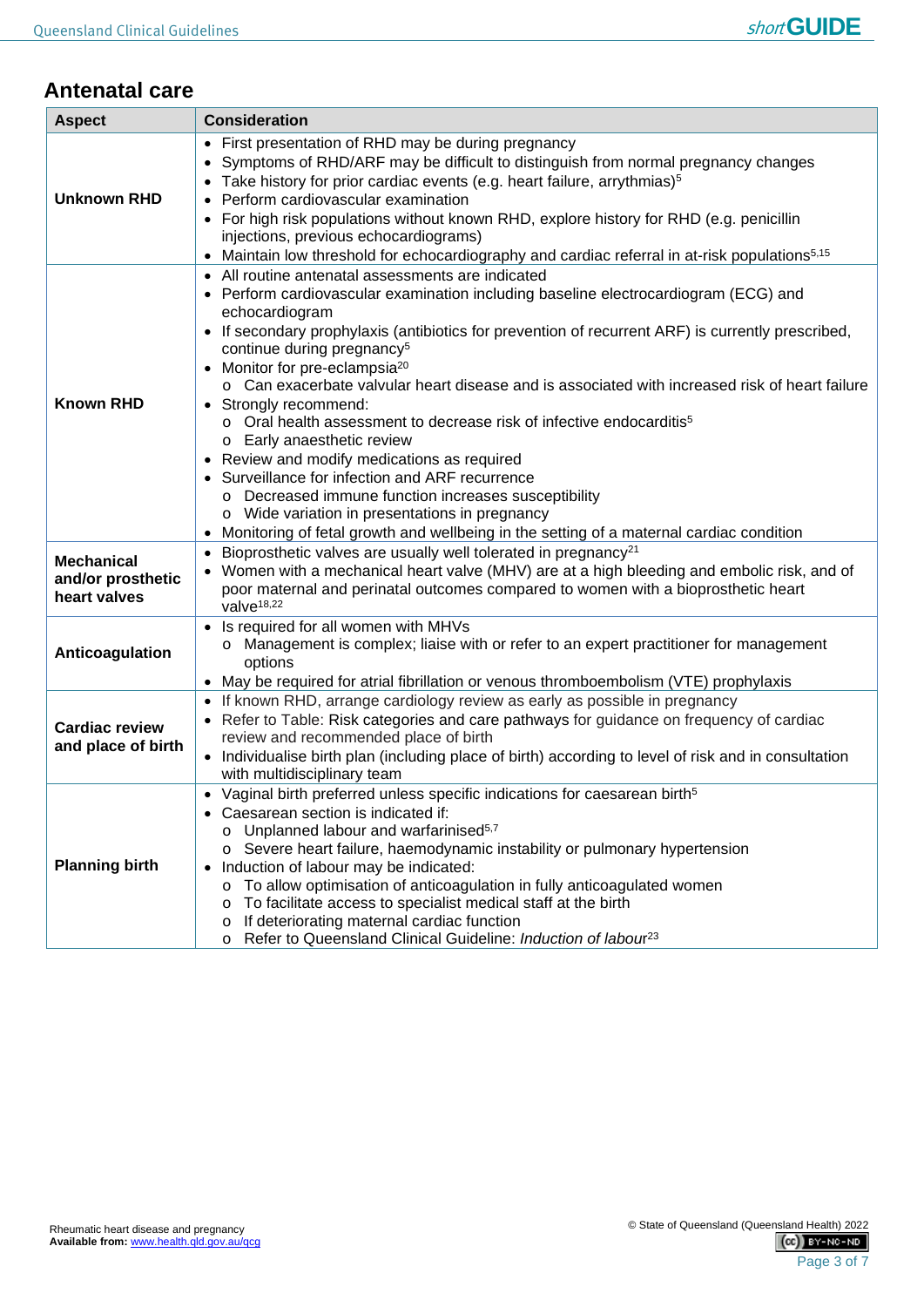#### **Intrapartum care**

| <b>Aspect</b>         | <b>Consideration</b>                                                                                                                                                                                                                        |
|-----------------------|---------------------------------------------------------------------------------------------------------------------------------------------------------------------------------------------------------------------------------------------|
|                       | • Peripartum is potentially the highest risk period as <sup>5</sup> :<br>o Cardiac output increases as heart rate and blood pressure rise during labour                                                                                     |
| <b>Context</b>        | Inability to increase cardiac output secondary to moderate/severe RHD may lead to<br>$\circ$<br>pulmonary oedema                                                                                                                            |
|                       | o Auto transfusion occurs from the release of caval compression and sustained uterine<br>contraction immediately postpartum                                                                                                                 |
|                       | Individualise intensive and/or invasive monitoring according to severity of disease<br>$\bullet$<br>• Neuraxial blockade may be beneficial<br>• Maintain clinical surveillance for signs of cardiovascular deterioration (e.g. tachycardia, |
| General<br>principles | dyspnoea, fatigue, oedema, cyanosis)<br>• Monitor fluid balance because of increased risk of pulmonary oedema<br>o Avoid excessive intravenous fluids                                                                                       |
|                       | • Recommend continuous electronic fetal monitoring in labour<br>• Continuous oxygen saturation monitoring may be indicated                                                                                                                  |
|                       | Paediatric or neonatal teams for birth according to individual clinical circumstances<br>• Administer antibiotic prophylaxis according to obstetric indications, and local protocols and                                                    |
| <b>Antibiotics</b>    | regimens (e.g. instrumental birth) <sup>5,7,24</sup>                                                                                                                                                                                        |
|                       | • Insufficient evidence to recommend additional antibiotic prophylaxis for endocarditis for<br>women with RHD, including those with prosthetic valves <sup>5,7,25</sup>                                                                     |
|                       | • As indicated by condition, consider:<br>Shortening active phase of second stage (e.g. episiotomy, instrumental vaginal birth)                                                                                                             |
|                       | Limiting active maternal pushing to reduce additional load on the cardiovascular system                                                                                                                                                     |
| <b>Second stage</b>   | • Pushing in left lateral, rather than supine, lessens cardiovascular changes and improves<br>preload                                                                                                                                       |
|                       | • Avoid prolonged lithotomy positioning                                                                                                                                                                                                     |
|                       | • Limited high quality evidence to guide management in women with cardiac disease <sup>26</sup><br>• Balance management strategies against maternal risk and life threatening bleeding <sup>5</sup>                                         |
|                       | • Recommend modified active management of third stage and prophylactic uterotonics:                                                                                                                                                         |
|                       | Oxytocin 10 units intramuscularly (IM) immediately following birth                                                                                                                                                                          |
| <b>Third stage</b>    | An oxytocin infusion can be given prophylactically or for treatment of postpartum<br>$\circ$<br>haemorrhage                                                                                                                                 |
|                       | • To minimise cardiovascular disturbance, preferentially administer oxytocin slowly by                                                                                                                                                      |
|                       | infusion in small volumes of diluent (50-250 mL) in accordance with local protocol                                                                                                                                                          |
|                       | Avoid administering bolus intravenous doses of oxytocin <sup>27</sup><br>٠                                                                                                                                                                  |
|                       | • Avoid ergometrine and carboprost where possible <sup>5</sup><br>• Misoprostol and tranexamic acid are not contraindicated <sup>28</sup>                                                                                                   |
|                       | Labour and birth                                                                                                                                                                                                                            |
|                       | Notify anaesthetist at onset of labour (especially if anticoagulated)                                                                                                                                                                       |
|                       | Establish intravenous (IV) access<br>$\circ$<br>Close surveillance of haemodynamic status and fluid balance                                                                                                                                 |
|                       | O<br>If required, administer vasoactive medication<br>O                                                                                                                                                                                     |
|                       | Recommend early neuraxial blockade to help minimise tachycardia <sup>5</sup> , limit pain and prevent<br>$\circ$                                                                                                                            |
| <b>Moderate risk</b>  | hypertensive responses that may lead to heart failure                                                                                                                                                                                       |
|                       | o If obstetric considerations allow, assisted vaginal birth (forceps or vacuum) preferred to<br>caesarean section                                                                                                                           |
|                       | • Post birth                                                                                                                                                                                                                                |
|                       | o IV fluids to replace vaginal blood loss only                                                                                                                                                                                              |
|                       | Monitor in birthing suite, intensive care (ICU) or high dependency unit (HDU) for 12 hours<br>or overnight                                                                                                                                  |
|                       | Monitor pulse, blood pressure, oxygen saturations, blood loss and dyspnoea                                                                                                                                                                  |
|                       | Labour and birth as for moderate risk and:                                                                                                                                                                                                  |
|                       | ○ Consider invasive monitoring (arterial line) for labour and birth, with critical care nursing<br>support if managed in birthing suite                                                                                                     |
|                       | o Consider birth in operating room suite                                                                                                                                                                                                    |
| <b>High risk</b>      | Regular multidisciplinary clinical assessment                                                                                                                                                                                               |
|                       | Post birth as for moderate risk and:                                                                                                                                                                                                        |
|                       | Monitor in HDU/ICU for at least 12 hours (risk of pulmonary oedema)<br>Strict fluid balance chart and indwelling catheter                                                                                                                   |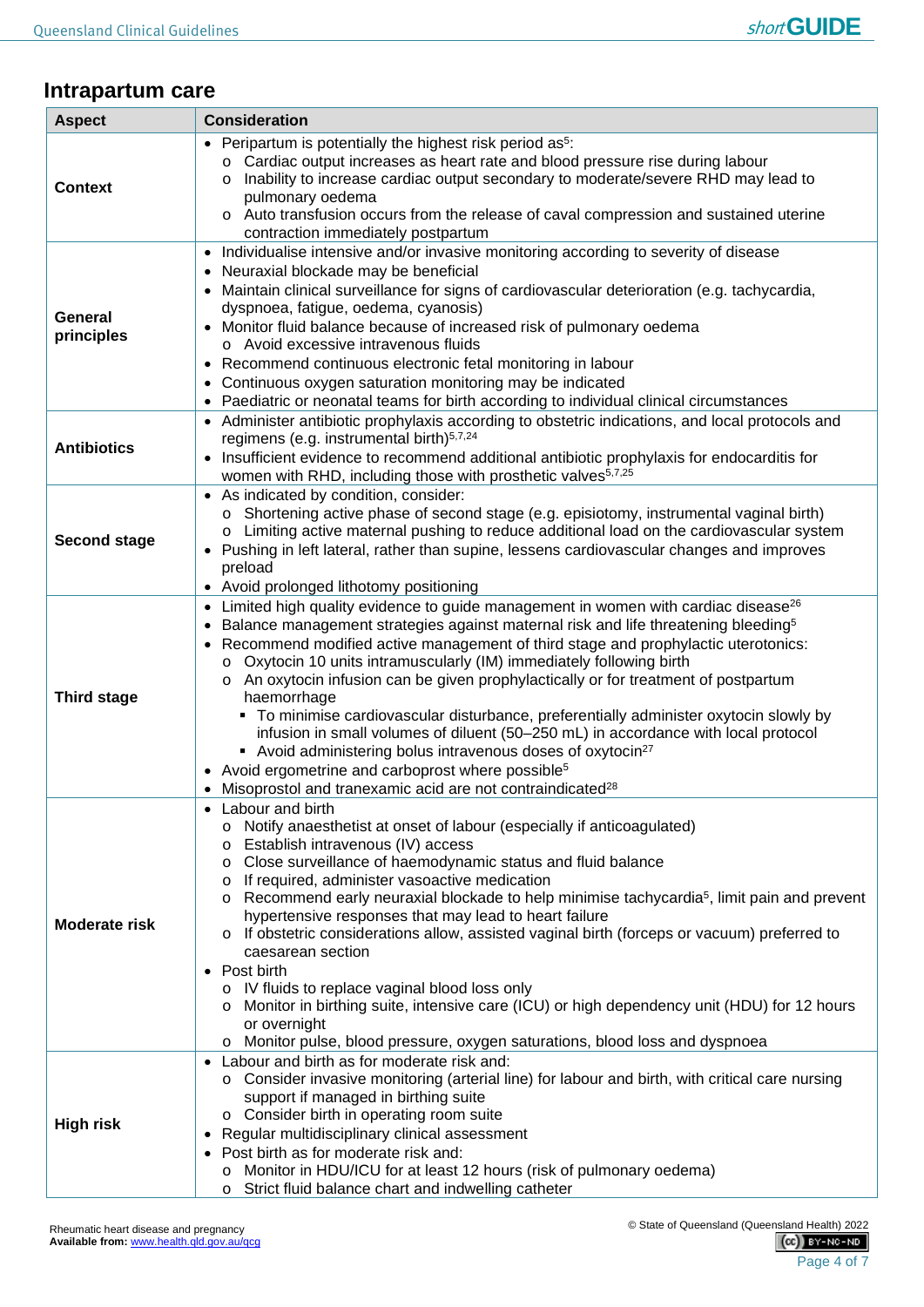# **Postpartum**

| <b>Aspect</b>                   | <b>Consideration</b>                                                                                                                                                                                                                                                                                                                               |  |  |  |  |
|---------------------------------|----------------------------------------------------------------------------------------------------------------------------------------------------------------------------------------------------------------------------------------------------------------------------------------------------------------------------------------------------|--|--|--|--|
| <b>Clinical</b><br>surveillance | • Routine postnatal observations and care according to clinical condition<br>Signs and symptoms of RHD may appear for the first time postpartum<br>If new onset postpartum dyspnoea or cough, investigate promptly<br>Signs and symptoms of underlying cardiovascular disease may occur up to five months<br>postpartum <sup>29</sup>              |  |  |  |  |
| <b>Breastfeeding</b>            | • Refer to Queensland Clinical Guideline: Establishing breastfeeding <sup>30</sup><br>Review safety of cardiac medications during lactation<br>$\bullet$                                                                                                                                                                                           |  |  |  |  |
| Anticoagulation                 | Management of anticoagulation for women with MHVs is complex <sup>31</sup><br>Liaise with or refer to an expert practitioner for management options<br>$\Omega$<br>• For other anticoagulation indications, discuss anticoagulation recommencement with<br>multidisciplinary team<br>• Review safety of anticoagulant medications during lactation |  |  |  |  |

# **Discharge planning**

| <b>Aspect</b>                    | <b>Consideration</b>                                                                                                                                                                                                                                                                                                                                                                                                                                                                                                                                                                                                                                                                                                                                                                                                                     |  |  |  |  |  |
|----------------------------------|------------------------------------------------------------------------------------------------------------------------------------------------------------------------------------------------------------------------------------------------------------------------------------------------------------------------------------------------------------------------------------------------------------------------------------------------------------------------------------------------------------------------------------------------------------------------------------------------------------------------------------------------------------------------------------------------------------------------------------------------------------------------------------------------------------------------------------------|--|--|--|--|--|
| <b>Discharge</b><br>planning     | • Confirm next dose of secondary prophylaxis treatment <sup>15</sup> (if applicable)<br>$\circ$ Facilitate access to secondary prophylaxis if away from local community (e.g. if baby is in<br>neonatal intensive care)<br>Promote health literacy with discharge plan, consider interpreter as required<br>٠<br>Take into consideration if woman has had RHD, other children will often have an increased<br>$\bullet$<br>risk for ARF/RHD <sup>15</sup><br>Referral to multicultural, rural or RHD nurse navigators where available                                                                                                                                                                                                                                                                                                    |  |  |  |  |  |
| <b>Conception</b><br>counselling | Counsel about the importance of contraception and the planning of future pregnancies<br>٠<br>o Recommended interval between pregnancies is 24 months <sup>32,33</sup><br>For girls and women with high risk cardiovascular disease and risk of unplanned pregnancy <sup>34</sup> :<br>$\bullet$<br>Recommend long acting reversible contraceptives<br>$\circ$<br>Intra-uterine contraceptive devices (IUCD) including levonorgestrel (Mirena®) and copper<br>$\circ$<br>are safe<br>Etonogestrel implant (e.g. Implanon <sup>®</sup> )<br>$\circ$<br>Avoid oestrogen containing contraceptives as associated with elevated risk of thrombosis <sup>5</sup><br>$\circ$<br>Barrier and 'natural' methods of contraception have unacceptable failure rates<br>$\circ$<br>If further children not desired, explore tubal ligation<br>$\circ$ |  |  |  |  |  |
| Follow up                        | Follow-up cardiac review according to priority<br>Arrange prior to discharge wherever possible<br>$\circ$<br>High risk: referral to main cardiac clinic for management and possible cardiothoracic<br>$\circ$<br>surgery<br>Recommend<br>$\bullet$<br>Designated GP or primary care provider for home or centre based therapy and education<br>$\circ$<br>following discharge<br>Sharing information on treatment, medications, future management plans and conception<br>$\circ$<br>planning with primary care providers/referring hospital within 48 hours of discharge <sup>15</sup>                                                                                                                                                                                                                                                  |  |  |  |  |  |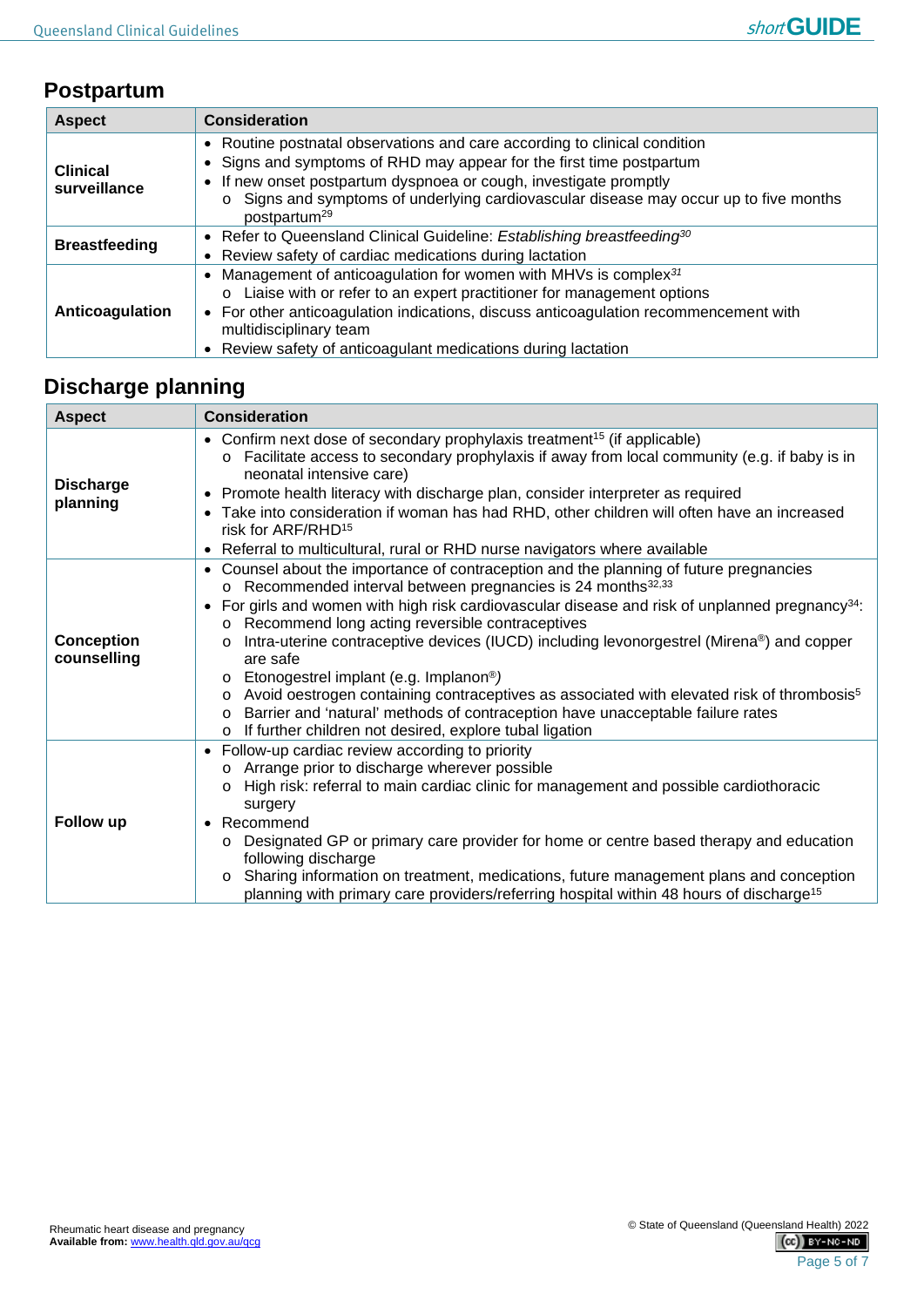# **Risk categories and care pathways**

*If in doubt or borderline, refer to category with higher risk. Individualise risk stratification and actions according to clinical circumstances and consultation with experts.*

| Level     | <b>Risk</b><br>category                                                                                                                                                                                                                                                                                                | General <sup>5</sup>                                                                                                                                                                     | Left ventricular<br>impairment <sup>5,7</sup>                                                              | Valves <sup>5,7,18</sup>                                  | Mitral stenosis <sup>5</sup>                          | Aortic stenosis <sup>5</sup>                                                                                                                 | Suggested actions <sup>5,35</sup>                                                                                                                 |
|-----------|------------------------------------------------------------------------------------------------------------------------------------------------------------------------------------------------------------------------------------------------------------------------------------------------------------------------|------------------------------------------------------------------------------------------------------------------------------------------------------------------------------------------|------------------------------------------------------------------------------------------------------------|-----------------------------------------------------------|-------------------------------------------------------|----------------------------------------------------------------------------------------------------------------------------------------------|---------------------------------------------------------------------------------------------------------------------------------------------------|
| <b>IV</b> | <b>Extreme risk</b>                                                                                                                                                                                                                                                                                                    | Pulmonary arterial<br>hypertension or<br>NYHA class III/IV                                                                                                                               | Severe<br>$(EF < 30\%)$                                                                                    |                                                           | Severe<br>symptomatic<br>(MVA < 1.0 cm <sup>2</sup> ) | Severe<br>symptomatic<br>(AVA < 1.0 cm <sup>2</sup> )                                                                                        | • Preconception: advise<br>against pregnancy<br>If pregnant, continuation of<br>may not be recommended<br>Discussion about ToP may<br>be required |
|           | <b>Very high</b>                                                                                                                                                                                                                                                                                                       | Severe symptomatic<br>mitral regurgitation or<br>aortic regurgitation                                                                                                                    |                                                                                                            | MV or AV disease<br>with pulmonary<br>hypertension        | <b>Severe</b><br>(MVA < 1.5 cm <sup>2</sup> )         |                                                                                                                                              | • Urgent cardiac review<br>Cardiac review then<br>monthly or more frequently<br>as required<br>Birth at CSCF level 5 or 6                         |
| Ш         | <b>High</b>                                                                                                                                                                                                                                                                                                            | Severe asymptomatic<br>mitral regurgitation or<br>aortic regurgitation                                                                                                                   | <b>Moderate</b><br>$(EF 30 - 45%)$ <sup>5</sup>                                                            | <b>Mechanical heart</b><br>valve                          | <b>Moderate</b><br>$(MVA 1.5-2.0 cm2)$                | <b>Severe</b><br>asymptomatic<br>(AVA < 1.0 cm <sup>2</sup> )                                                                                | <b>Cardiac review ASAP</b><br>$\bullet$<br>• Cardiac review then 2nd<br>monthly<br>• Birth at CSCF level 5 or 6                                   |
| П         | <b>Moderate</b>                                                                                                                                                                                                                                                                                                        | Mild/suspected<br>asymptomatic RHD and<br>$\bullet$ < 20 weeks at booking<br>Moderate mitral<br>$\bullet$<br>regurgitation or aortic<br>regurgitation<br>Not mWHO III or IV<br>$\bullet$ | <b>Mild</b><br>$(EF > 45%)$ without<br>severe regurgitation<br>or stenosis and good<br>functional capacity | <b>Bioprosthetic valves</b><br>or<br><b>Previous PBMV</b> | <b>Mild</b><br>(MVA > 2.0 cm <sup>2</sup> )           | Moderate<br>(AVA 1.0-1.5 cm <sup>2</sup> )                                                                                                   | Cardiac review at next<br>$\bullet$<br>opportunity<br>Cardiac review then each<br>trimester (minimum)<br>*Birth at CSCF level ≥ 4                 |
|           | • Mild or suspected RHD and<br>$\geq$ 20 weeks at booking and<br>$\circ$<br>BMI < 35 kg/m <sup>2</sup> and<br>$\circ$<br>Low<br>No significant co-morbidities<br>$\circ$<br>History of ARF with no carditis, or mild MR or AR<br>History of atrial arrhythmias in absence of significant valvular disease<br>$\bullet$ |                                                                                                                                                                                          |                                                                                                            |                                                           |                                                       | Cardiac review including<br>echocardiography and<br><b>ECG</b><br>Cardiac review then 1-2<br>times (minimum)<br>Birth at CSCF level $\geq$ 3 |                                                                                                                                                   |

<span id="page-5-0"></span>\*Consider cultural significance for Aboriginal and Torres Strait Island women and families of birthing on homelands. CSCF level 3 may be appropriate in some circumstances in consultation with local experts, obstetric and cardiac specialists, and individualised risk assessment for each woman.

Abbreviations: > greater than: < less than: ≤ less than or equal to: AR aortic requrgitation: ARF acute rheumatic fever: ASAP: as soon as possible. AV aortic valve AVA aortic valve area: CSCF clinical services capability framework; ECG electrocardiogram; EF ejection fraction; MR mitral regurgitation, MV mitral valve, MVA mitral valve area; mWHO modified World Health Organization; **NYHA** New York Heart Association; **PBMV** percutaneous balloon mitral valvuloplasty; RHD rheumatic heart disease, **ToP** termination of pregnancy.

© State of Queensland (Queensland Health) 2022